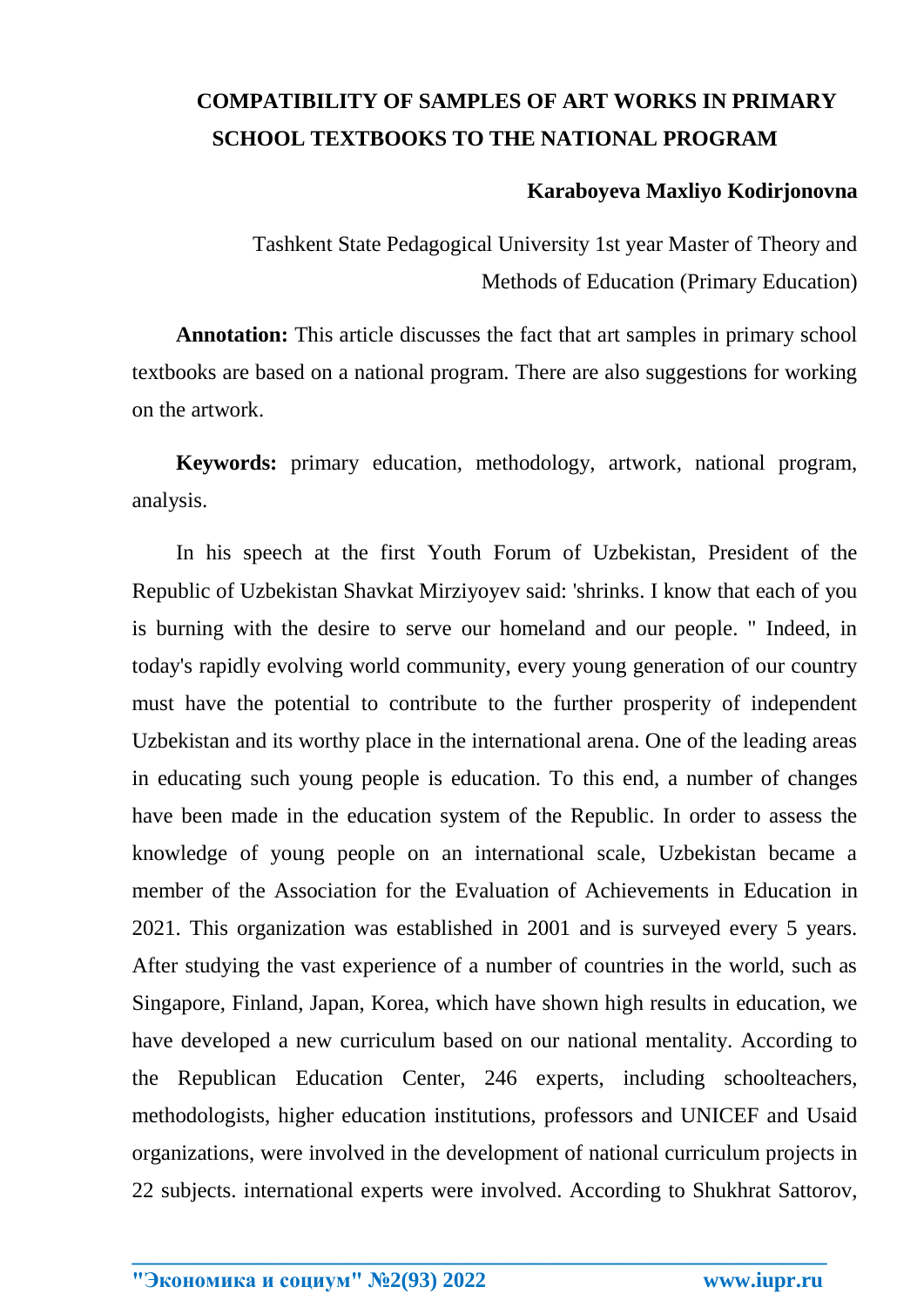director of the Republican Education Center, the biggest problem in school education to date has been the fact that the textbooks focus on memorizing theoretical knowledge and are written in academic language. The process of creating national curriculum textbooks will continue until 2025, when general secondary schools will be converted to full national curriculum criteria. Topics in the textbook For example, oral and written communication skills through mother tongue, comprehension of various texts, mathematical thinking through mathematics, logical thinking and problem solving, research and environmental protection through natural sciences, cycles through history comparison and understanding of the causes and consequences of historical events, creative thinking through fine arts, the formation of skills to create digital content through computer science. Each subject focuses on developing students' cognitive skills, critical and creative thinking, and multi-literacy.

The Republican Education Center has presented new textbooks for grades 1- 2 for the 2021-2022 academic year. you will first encounter content structured in an unconventional way.

Socio-economic development of society, the general development of young people in the education system, especially primary school students - knowledge through the flow of information, intellectual potential with the help of techniques and technologies, relatively rapid enrichment of worldviews in general pedagogy and private methodology also requires changes, changes in the content and methods of teaching. In this regard, it is necessary to improve the methods of primary literary education. Reducing repetitive narrative exercises in primary school literature, increasing the number of exercises that develop the ability to express one's opinion on a creative and read text, expanding the process of working on parts of a work and a whole, artistic writing It is expedient to increase the independence of students in working on the content and images, to create different types of tasks in the didactic analysis of the text, to make maximum use of technical means and advanced pedagogical technologies in education. To do this, it is necessary to first delve into the essence of the concept of "didactic analysis". K.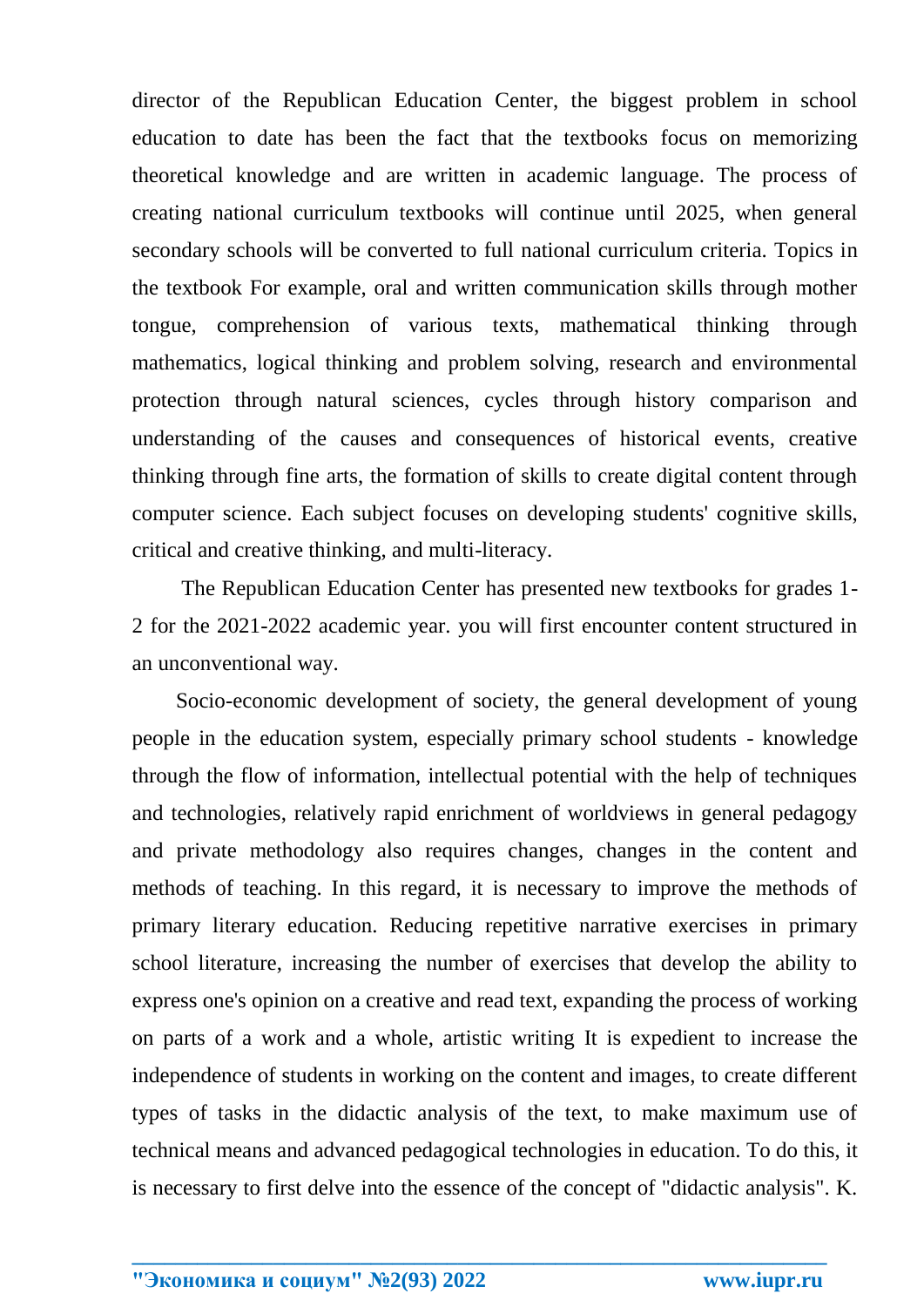Yuldashev in his monograph "Fundamentals of Artistic Analysis" talks about the types of analysis of works, describes the didactic analysis as follows: is an aesthetic and pedagogical activity aimed at the formation of noble spiritual qualities in students through the understanding of life and artistic logic and aesthetic specificity, and the analysis of learning is the same for a given time, place, age and intellectual level. - among students who are close to each other.

*The scientist states that in the didactic analysis of literary works, the teacher-student interaction is organized in the following three ways:*

a) following the author or analysis within the text;

b) analysis based on artistic images;

c) problem-based learning analysis.

Reforms in the field of education since independence have led to the creation of the concept of primary education and the State standard of education, the renewal of curricula in accordance with the requirements of the time, decades later, the improvement of these pedagogical documents of national importance. The fact that your textbook has been updated indicates that there is some progress in the field. of course. *In the didactic analysis of works of art in the literary education of primary school:* 

- Analyze the content of works and accurately, quickly. an attempt was made to systematize the formation of conscious, ifodalio! winter skills;

- The explanation of the ideological basis and theme of the work, its images, plot line, composition and visual aids will help the student to develop as a person, as well as the development of connected speech;

- Relying on the life experience of the student began to take precedence as the basis for a conscious understanding of the content of the work and a necessary condition for its analysis;

- began to approach classroom analysis as an effective tool for improving students' cognitive performance, expanding their knowledge of the environment and forming a scientific outlook;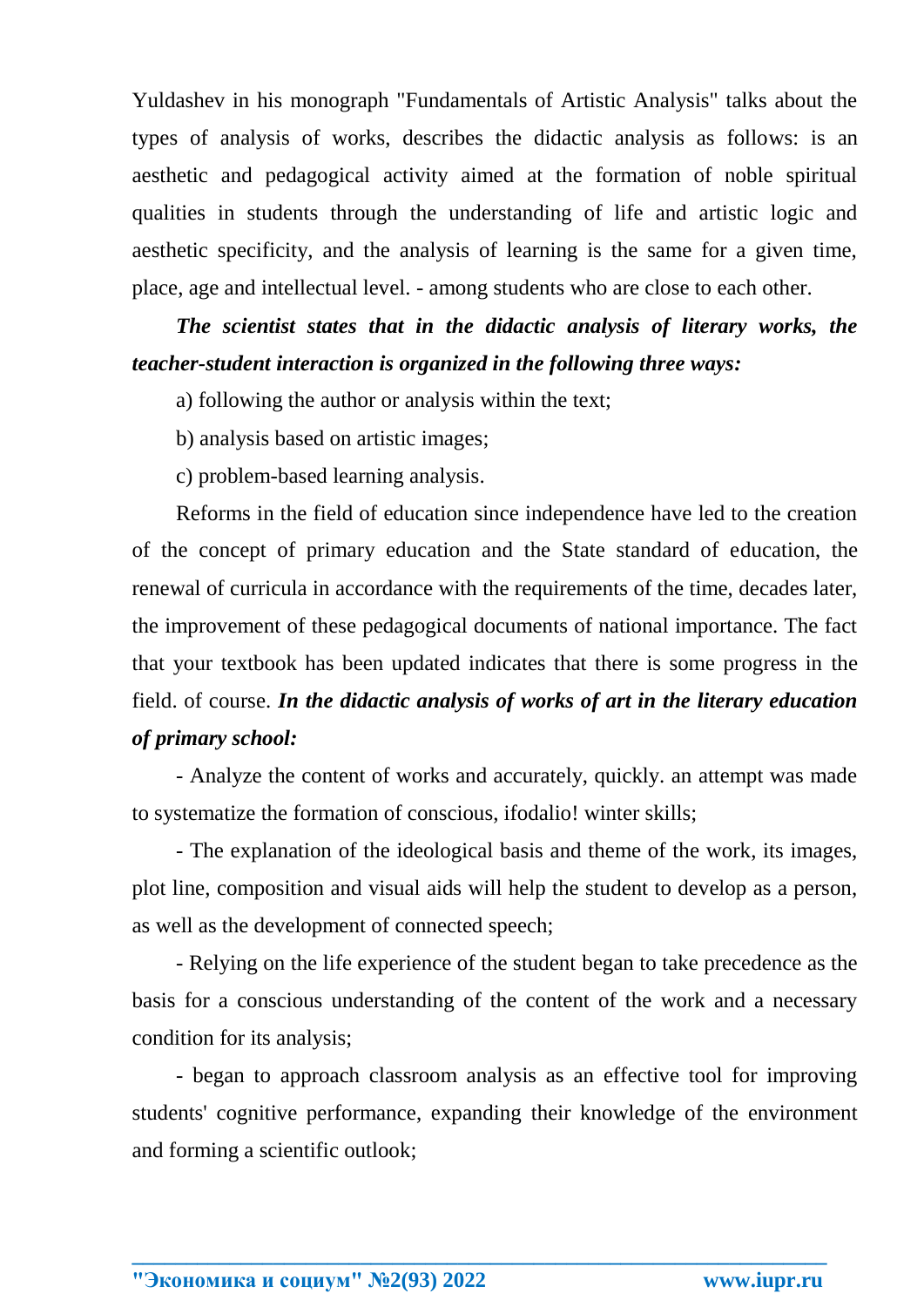However, due to the rapid pace of development around the world, these methods have not been able to fully meet the requirements of primary literary education today. One of the most important factors in the analysis of a work of art in elementary literature is its emotional impact on students. Not only do younger students understand the author's leading idea in the play, but they are also able to feel the excitement, the excitement, the enjoyment of reading and working on a work of art. During the didactic analysis of the literary text in the process of literary education in primary school, students are able to form independent opinions, awaken attitudes, whether they correspond to the facts noted by the author or the teacher. to be able to determine one's own views.

In the analysis of works of art in primary literary education, special attention should be paid to the aesthetic value of the work, the artistic beauty of the work, and at the same time to ensure the artistic literacy of the student. Reading lessons allow students to differentiate between a work of art, to determine by what artistic means the writer's life story is reflected, and to what images he creates. it is desirable to develop the skills of independent reading and asami analysis. Students read the literature on their own. in the process of analyzing the artistic asami, they also realize its content and the importance of the leading ideas in it.

In developing the oral and written speech of an elementary school age student. In addition to the above, the formation of literary concepts is also important. As students explore literary concepts, they learn that fiction is a form of art and that it relates to life. In primary school literature education, students learn the tools of artistic language - adjectives, analogies, animations, rhetoric, and literary genres - fairy tales, stories, parables, poems, epics, proverbs, riddles, quick sayings, etc. are also practically acquainted with. Analyzing the language of a work of art also helps students develop a love for their mother tongue.

As you know, elementary school textbooks "0" Winter Book "contain popular art and science texts for reading in the classroom. Introducing students to these different texts begins with the preparation for reading. In the preparatory phase, the writer or poet will talk about his or her childhood memories, and students will be